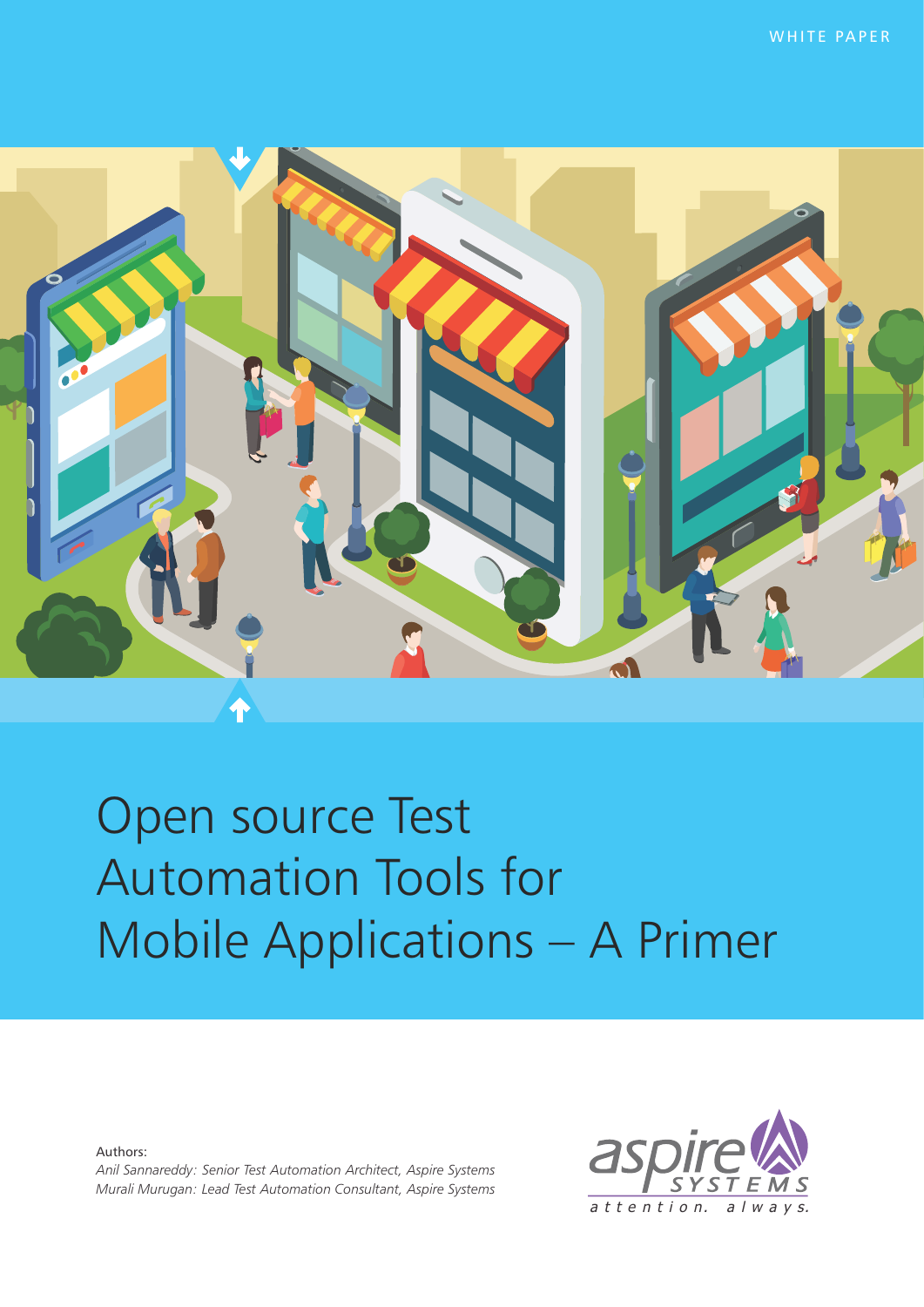$\rightarrow$ 



| $\rightarrow$ Executive Summary                                                        | 3      |
|----------------------------------------------------------------------------------------|--------|
| $\rightarrow$ Why test automation for mobile applications?                             | 3      |
| <b>Open Source vs Proprietary Test Automation Tools 3</b><br>$\rightarrow$ Maintenance |        |
| $\rightarrow$ Enhancements                                                             | 3<br>3 |
| → Criteria for selecting an open-source tool                                           | 3      |
| $\rightarrow$ Support for multiple platforms                                           | 3      |
| $\rightarrow$ Support for black box testing                                            | 3      |
| → Root or Jailbreak requirement                                                        | 4      |
| $\rightarrow$ Support for integration with CI/CD Tools                                 | 4      |
| $\rightarrow$ Tools Evaluated                                                          | 4      |
| → Conclusion                                                                           |        |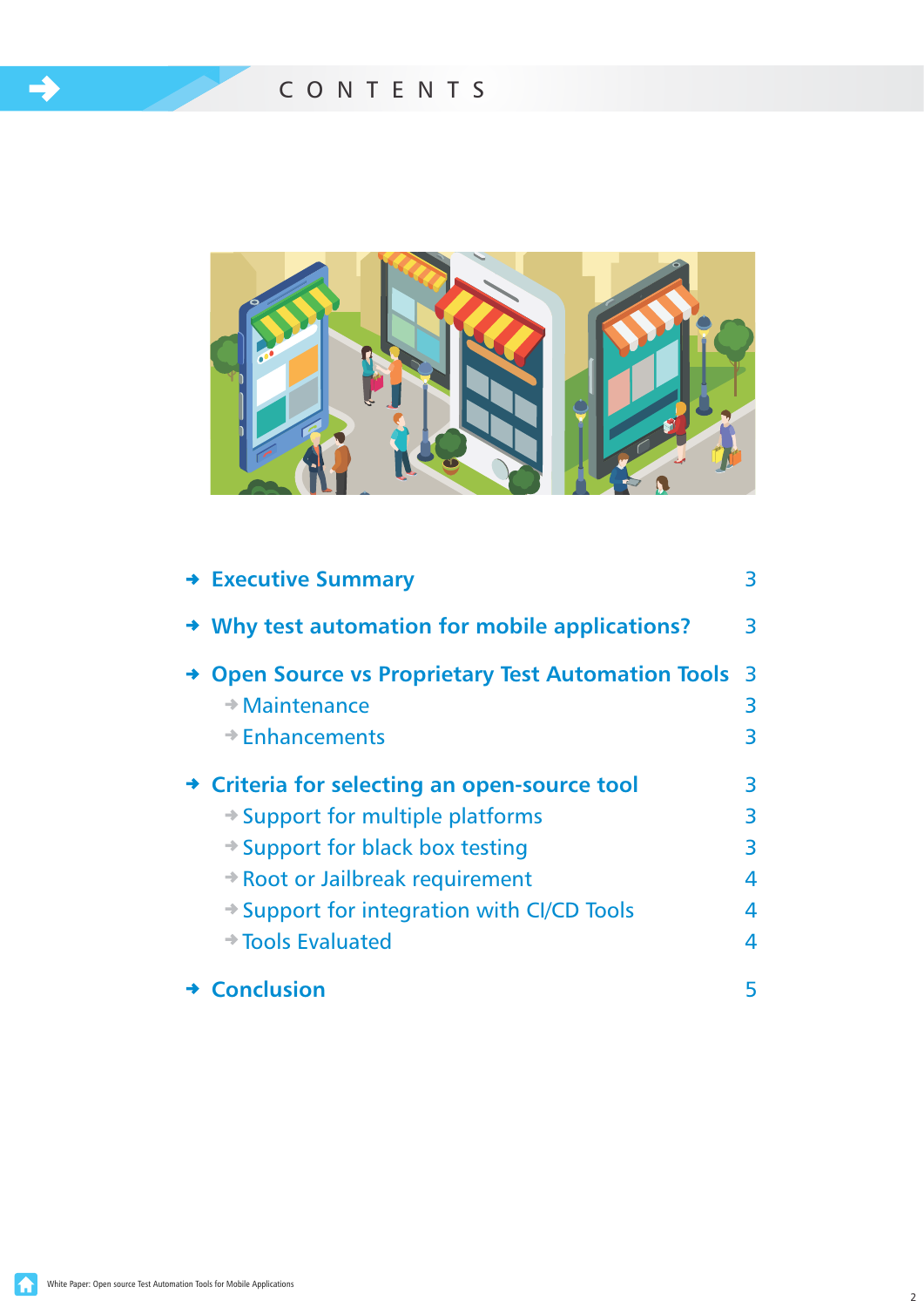<span id="page-2-0"></span>With every new device, platform and version, the market only continues to witness more of them

#### *Executive Summary*

"Mobile is changing the way enterprises create software, but trends and best practices for developers are emerging, helping to calm the chaos. The same cannot be said for mobile testing the variety of devices, operating systems, and front-end development technologies make quality appear to be completely TBE (the best ever) delivered to the market in much shorter time frames than dev shops are used to." - Forrester Report 2014

A number of test automation tools and frameworks have hit the market during the recent years for mobile applications testing. With every new device, platform or version, the market only continues to witness more of them. Given the criticality involved in testing mobile applications today, an important question is: What tools can the tester rely on in order to deliver high quality mobile applications?

This paper discusses the various parameters to be considered while choosing a test automation tool/framework for automation. The paper also compares some of the leading mobile test automation tools from the open source world.

*What tools can the tester rely on to deliver high quality mobile applications?* 

# *Why test automation for mobile applications?*

While we understand and agree that manual testing definitely has its own advantages, the main rationale behind choosing test automation for mobile applications is to handle regression testing across multiple devices and platforms. While users do not like to see broken apps, it is unfair to expect manual testers to cover every possible functional area of the application across the various devices and operating system platforms and make it bug free.

The reader might argue that, while functional testing is just one part of testing the application, the Performance, Installation, Usability and Certification testing are other areas to be tested on mobile devices for which test automation may not be feasible. The main objective of this paper is to discuss functional testing and hence our recommendation would be, to go with test automation.

### *Open Source vs Proprietary Test Automation Tools*

In recent days there are frequent changes in OS versions with new features or updates to the existing components. Considering this situation, the two very important questions that have to be addressed are:

 $\rightarrow$  How are these frequent changes going to affect the test automation?

◆ What type of tools should be chosen for such kind of ongoing changes?

**Maintenance** Open source tools are maintained by a larger community compared to proprietary commercial tools which are owned and maintained by a single entity. Moreover, tool enhancements to proprietary commercial ones come with a price tag as well as a long wait time to fix the issue. The above scenarios are very well tackled by the open source community by being very proactive. With skilled developers who are available to anticipate, mitigate and contribute to the OS changes, open source automation tools are made available immediately to the end users. Thus cost and time are better managed and effectively used by open source tools.

**Enhancements** Another major scenario would be "new feature requests". Open source tools welcome new feature requests and make them readily available to everyone. Open source tools also provide the option to develop any new feature that could be shared with the tool community, reviewed and made available to all. Although new feature requests can be made in commercial tools too, it will be processed at a slower pace considering the tool owner's priority which may or may not fit within the timeframe that the end user may be looking for.

## *Criteria for selecting an open-source tool*

We have considered the following parameters in our analysis of tools.

Support for multiple platforms Selecting tools that complement multiple platforms for different devices whilst development time and costs are minimized. Today, the leading platforms are iOS and Android, hence it is imperative that we consider them with due weightage.

Support for black box testing Selecting tools that could perform the core functionalities of mobile applications as per business specifications. The tool should not only mirror the user experience but should also be agile in usage.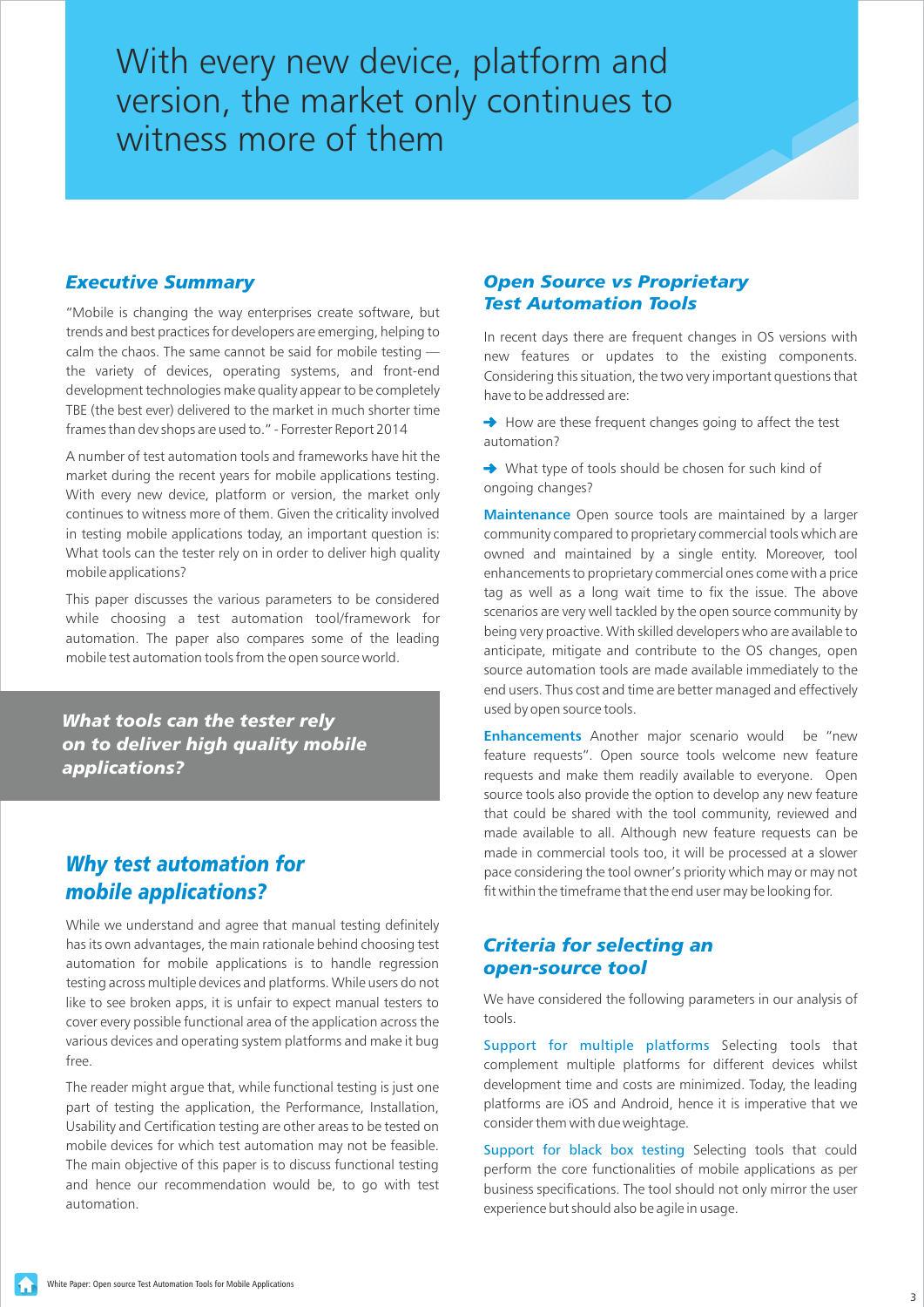# Mobile automation tools available for iOS and Android:

Root or Jailbreak requirement Being in a highly competitive environment the tool should be able to support root or jailbreak requirement.

Support for integration with CI/CD Tools The tool should be compatible with CI servers which uses automated testing to implement quality control.

Tools Evaluated The list of mobile automation tools available for iOS and Android

| <b>iOS</b>   | <b>Android</b>   |
|--------------|------------------|
| Calabash-iOS | Calabash-Android |
| Frank        | MonkeyTalk       |
| iOS-driver   | Robotium         |
| Appium       | Appium           |

The market share is predominantly taken by Calabash and Appium. The picture below sums up the debate between the two based on different criteria.

# Comparison of tools based on various criteria